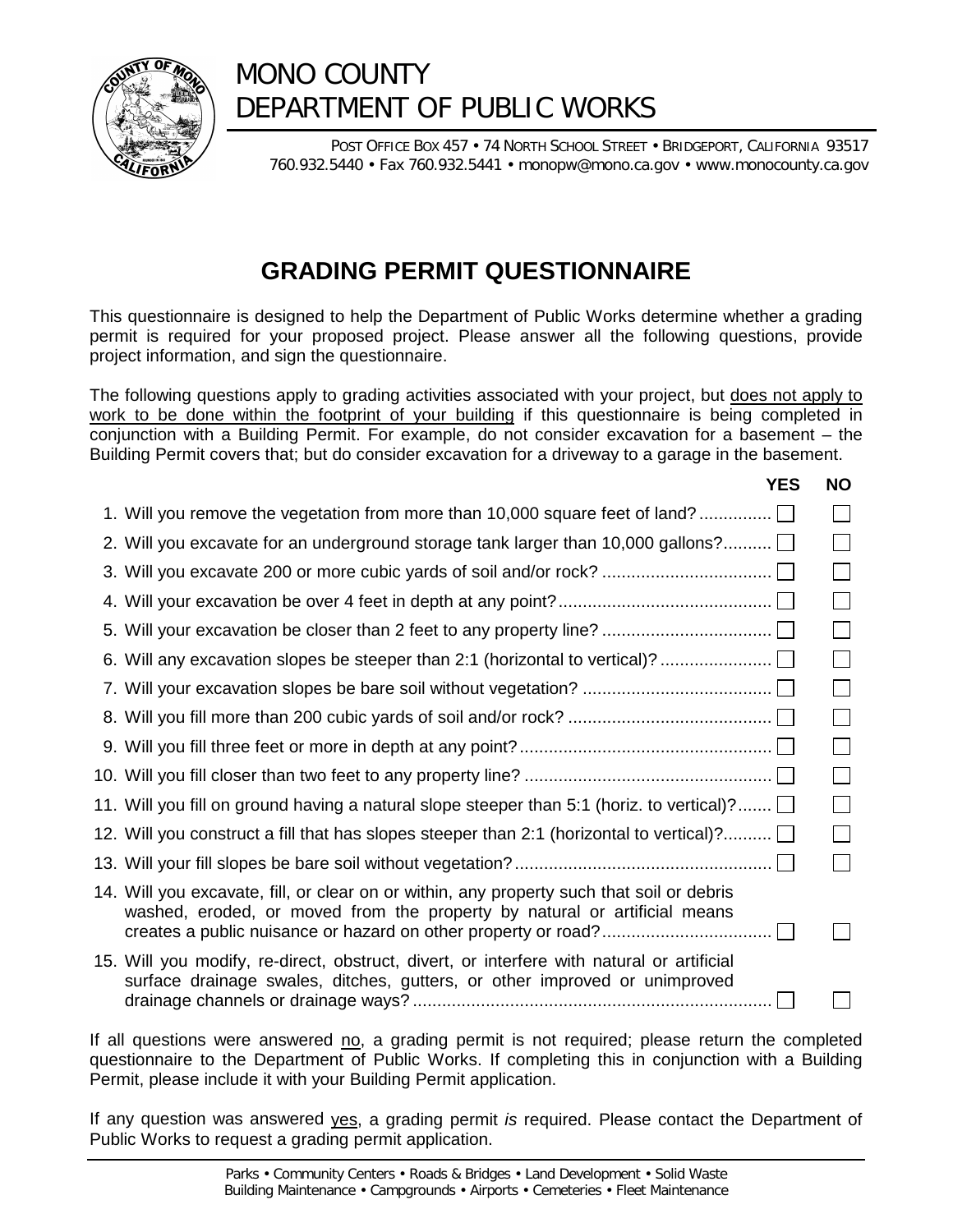| <b>Project Location</b>                                                                                                                                                                                                        |                                          |
|--------------------------------------------------------------------------------------------------------------------------------------------------------------------------------------------------------------------------------|------------------------------------------|
|                                                                                                                                                                                                                                | Town: _______________________            |
| Assessor's Parcel No.: \\com \\community \\community \\community \\community \\community \\community \\community \\community \\community \\community \\community \\community \\community \\community \\community \\community \ | Subdivision: <u>____________________</u> |
| <b>Property Owner</b>                                                                                                                                                                                                          |                                          |
| Name:<br><u> 1980 - Andrea Andrew Maria (h. 1980).</u>                                                                                                                                                                         |                                          |
|                                                                                                                                                                                                                                |                                          |
|                                                                                                                                                                                                                                |                                          |

#### Certification Statement

I certify under penalty of perjury in accordance with the laws of the State of California that I am the owner\*, or have authority to act on behalf of the owner\*\*, of the above-described property and that the answers to the foregoing questions are true and correct to the best of my knowledge. I hereby agree to defend, indemnify, and hold harmless the County of Mono, its officers, and employees for any damage and/or expenses arising as a result of an incorrect answer(s) to any of the above questions.

| Owner / Agent Signature: | Date: |
|--------------------------|-------|
|--------------------------|-------|

\* Owner is defined by Mono County Code section 13.08.020 as "the fee simple owner, an easement holder, licensee, or person claiming a property interest in the property on which work subject to this chapter [Mono County Code Chapter 13.08] is planned, where the applicant represents that the property interest encompasses and allows the type of work sought to be performed pursuant to the permit."

<sup>\*\*</sup> A valid "Owner's Statement and Authorization of Agent to Act on Owner's Behalf" must be completed and on file with Public Works.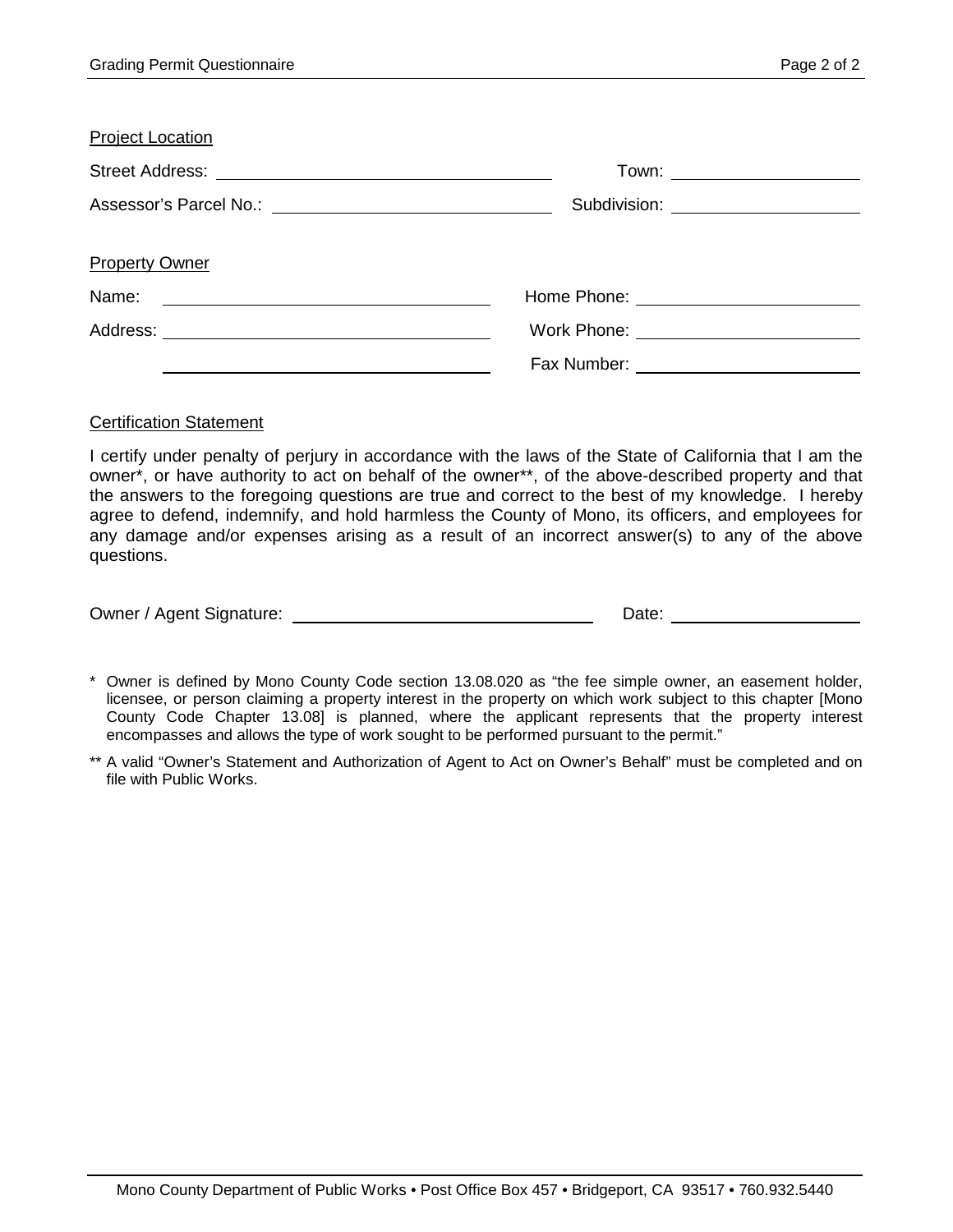

## MONO COUNTY DEPARTMENT OF PUBLIC WORKS

POST OFFICE BOX 457 · 74 NORTH SCHOOL STREET · BRIDGEPORT, CALIFORNIA 93517 760.932.5440 • Fax 760.932.5441 • monopw@mono.ca.gov • www.monocounty.ca.gov

### **GRADING PERMIT APPLICATION**

#### **APPLICATION REQUESTING AUTHORIZATION TO PERFORM LAND CLEARING, EARTHWORK, AND/OR DRAINAGE ALTERATION**

Project data consistent with sections 13.08.060 & 13.08.070 of the Mono County Code and an Application Fee must accompany this application to initiate plan review (check payable to "County of Mono"). Depending upon project scope, additional reports, plans, details, or surveys may be required to complete the application. An inspection fee may be required and acceptable surety may also be required prior to permit issuance.

The Department of Public Works reviews and processes grading permit applications in the order received. Every effort will be made to conduct an initial completeness review within one week of application receipt, and a detailed initial plan check and issuance of technical review comments within three weeks of receiving a complete application, but project work load, staff resources, and other factors may extend these goals.

The undersigned hereby applies for a permit to perform the following activities (complete all that apply to your proposed project; attach additional sheets if necessary):

| EXCAVATION max. depth: _____________________ ft.                                                       |  |  |  |                                       |  | volume: _________________ cubic yards |                                 |  |  |
|--------------------------------------------------------------------------------------------------------|--|--|--|---------------------------------------|--|---------------------------------------|---------------------------------|--|--|
| FILL max. height: _______________________ ft.                                                          |  |  |  | volume: _________________ cubic yards |  |                                       |                                 |  |  |
|                                                                                                        |  |  |  |                                       |  |                                       |                                 |  |  |
| Will the activity precede residential building construction by one year or less? $n/a \Box$ Yes $\Box$ |  |  |  |                                       |  |                                       | $No$ $\Box$                     |  |  |
| Have you submitted a NOI to the SWRCB under the statewide NPDES permit? $n/a \Box$ Yes                 |  |  |  |                                       |  |                                       | No $\Box$                       |  |  |
| <b>Project Location</b>                                                                                |  |  |  |                                       |  |                                       |                                 |  |  |
|                                                                                                        |  |  |  |                                       |  |                                       |                                 |  |  |
|                                                                                                        |  |  |  |                                       |  |                                       | Town: _________________________ |  |  |
| <b>Property Owner</b>                                                                                  |  |  |  |                                       |  |                                       |                                 |  |  |
|                                                                                                        |  |  |  |                                       |  |                                       |                                 |  |  |
|                                                                                                        |  |  |  |                                       |  |                                       |                                 |  |  |
|                                                                                                        |  |  |  |                                       |  |                                       |                                 |  |  |

Grading permits may only be issued to the owner of the property upon which the work is to be performed. Owner is defined by Mono County Code section 13.08.020 as "the fee simple owner, an easement holder, licensee, or person claiming a property interest in the property on which work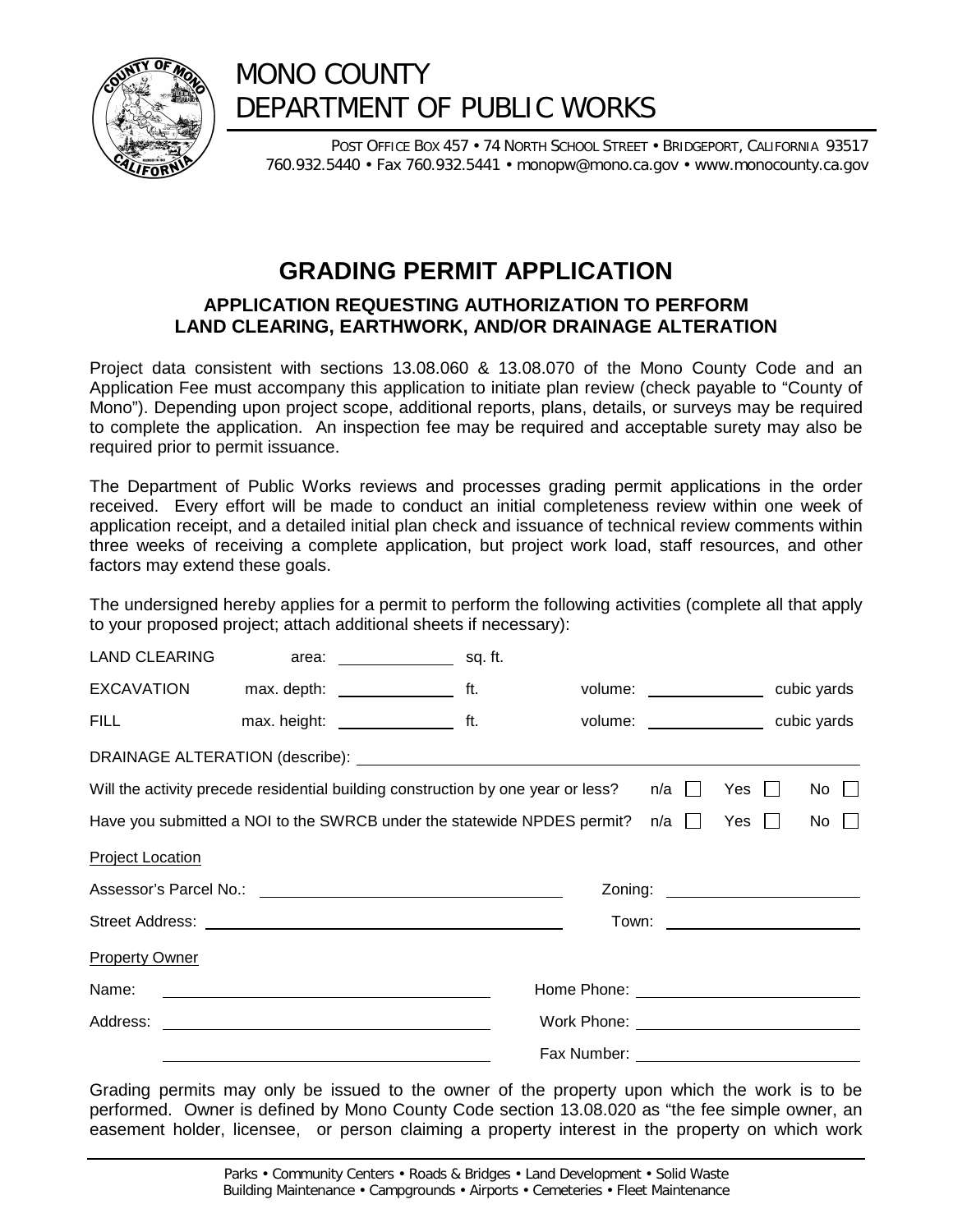subject to this chapter [13.08] is planned, where the applicant represents that the interest encompasses and allows the type of work sought to be performed pursuant to the permit."

The owner is responsible for obtaining all other necessary permits or approvals related to the proposed work including, but not limited to, those that may be required by the Department of Fish and Game, the Regional Water Quality Control Board, and the Great Basin Unified Air Pollution Control District. As a condition to the issuance of a grading permit for the proposed work, the owner must agree to defend, indemnify, and hold harmless County, its agents, officers, and employees from and against all claims, damages, losses, judgments, liabilities, expenses, and other costs, including litigation costs and attorney's fees, arising out of, resulting from or in connection with the performance of the work covered by the grading permit or its issuance. The owner may be required to provide a bond to guarantee this obligation.

By signing this application (or, in the case of an application signed by an agent for the owner, by signing the attached Owner's Statement and Authorization of Agent to Act on Owner's Behalf), the owner certifies, under penalty of perjury in accordance with the laws of the State of California, that he/she is the legal owner of the land upon which all grading, land clearing, earthwork, and or/drainage alteration described in the application to which this authorization is attached (the "Work") will be performed, or that he/she otherwise has a property interest in such land (e.g., easement, license, or other interest) which gives him/her the legal right to access said lands and to perform the Work thereon.

If this application is signed by an agent of the owner, then Attachment A, "Owner's Statement and Authorization of Agent to Act on Owner's Behalf" must be completed by the owner.

|           | Owner / Agent Signature: |                    |               | Date:                                                                            |                        |  |
|-----------|--------------------------|--------------------|---------------|----------------------------------------------------------------------------------|------------------------|--|
|           |                          |                    |               | - Space below reserved for Public Works use only-------------------------------- |                        |  |
| Received: | $\Box$ Site Plan         | $\Box$ Description | Questionnaire | $\Box$ Application Fee                                                           | Project No.: <b>GP</b> |  |